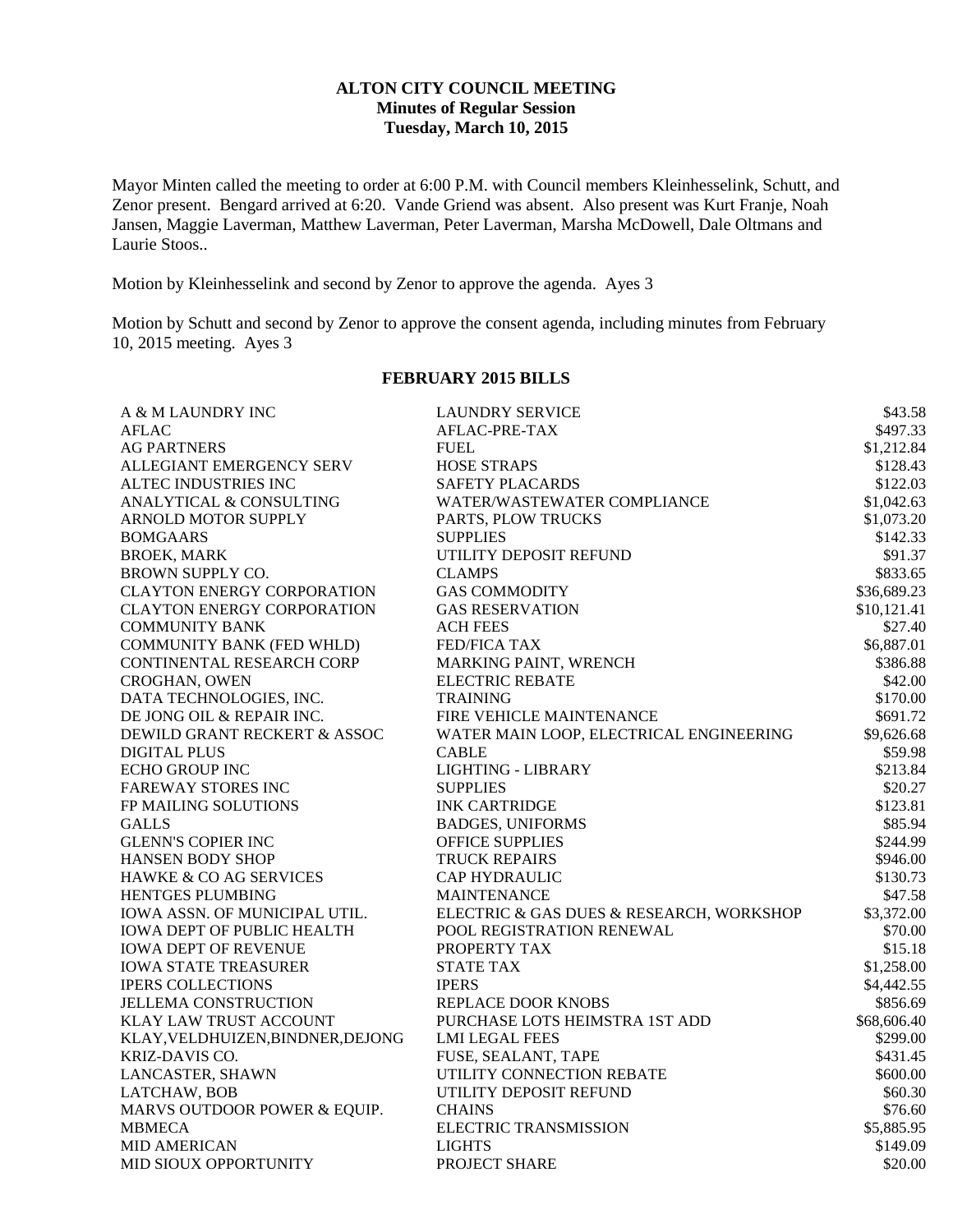| <b>MISSOURI RIVER ENERGY SERVICES</b> | <b>ELECTRIC</b>                  | \$57,355.33  |
|---------------------------------------|----------------------------------|--------------|
| MUNICIPAL MANAGEMENT CORP             | <b>SURVEY</b>                    | \$500.00     |
| MUNICIPAL UTIL-BILLS                  | <b>UTILITIES</b>                 | \$2,317.56   |
| NAPA ORANGE CITY                      | <b>BATTERIES</b>                 | \$508.47     |
| NEAL CHASE LUMBER CO                  | SUPPLIES, MAINTENANCE, TOOLS     | \$1,343.00   |
| ORANGE CITY MUNICIPAL UTILITIES       | <b>BULK WATER</b>                | \$7,593.07   |
| ORANGE CITY HEALTH SYSTEM             | PARAMEDIC ASSIST                 | \$118.00     |
| <b>ORANGE CITY SANITATION</b>         | <b>GARBAGE HAULING</b>           | \$6,205.70   |
| <b>PAYROLL</b>                        | PAYROLL CHECKS ON 2/27/2015      | \$22,590.67  |
| PIZZA RANCH                           | MEETING EXPENSE                  | \$74.94      |
| REHAB SYSTEMS INC.                    | JET/VAC CLEANING, TELEVISING     | \$1,500.00   |
| SIOUX COUNTY TREASURER                | PROPERTY TAX - 712 & 713 PARK ST | \$445.25     |
| <b>SIOUXLAND PRESS</b>                | <b>PUBLICATIONS</b>              | \$191.95     |
| TREASURER - STATE OF IOWA             | <b>SALES TAX</b>                 | \$4,228.00   |
| TRITECH EMERGENCY SYSTEMS INC         | <b>RESCUE BILLING</b>            | \$143.00     |
| <b>U S CELLULAR</b>                   | <b>CELL PHONES</b>               | \$309.75     |
| <b>U. S. POSTMASTER</b>               | <b>POSTAGE</b>                   | \$500.00     |
| VAN KLOMPENBURG, RICH                 | UTILITY DEPOSIT REFUND           | \$60.00      |
| VAN MAANEN'S RADIO SHACK              | <b>TECH SUPPORT</b>              | \$85.00      |
| <b>QUINTIN VAN-ES</b>                 | MILEAGE REIMBURSEMENT            | \$69.00      |
| <b>VISA</b>                           | SUPPLIES, TRAVEL & TRAINING      | \$299.09     |
| <b>WELLMARK</b>                       | <b>GROUP INSURANCE</b>           | \$7,494.81   |
| WESCO DISTRIBUTION, INC.              | <b>TRANSFORMER - KVA PAD</b>     | \$22,796.35  |
| WEST IOWA TELEPHONE                   | TELEPHONE, INTERNET, FAX         | \$547.49     |
| WESTERN IOWA TECH                     | <b>EMERGENCY CONFERENCE</b>      | \$80.00      |
|                                       | TOTAL ACCOUNTS PAYABLE CHECKS    | \$295,202.50 |
|                                       |                                  |              |

| <b>GENERAL</b>           | \$20,532.27  |
|--------------------------|--------------|
| <b>ROAD USE TAX</b>      | \$5,075.23   |
| <b>EMPLOYEE BENEFITS</b> | \$2,080.39   |
| LMI HOUSING              | \$69,295.65  |
| <b>CAPITAL - STREETS</b> | \$2,348.00   |
| WATER                    | \$23,578.34  |
| <b>SEWER</b>             | \$9,720.16   |
| <b>ELECTRIC</b>          | \$107,129.61 |
| GAS                      | \$55,442.85  |
| <b>TOTAL</b>             | \$295,202.50 |

**Zoning – Urban Chickens:** Maggie Laverman read written comments on citizens desire to amend the current zoning ordinance to allow for urban chickens. Laverman presented the Council with a petition signed by 13 citizens, requesting an amendment to allow for 5 hens per property, with roosters not allowed, and all hens must be confined at all times.

The Council discussed concerns with aesthetics, noise, and potential disease.

Motion by Schutt and second by Kleinhesselink to not amend the current zoning ordinance addressing fowl in residentially zoned areas of the City of Alton. Ayes 4

Jansen, Laverman, Laverman, Laverman and McDowell left at 6:30.

**Sale of Property – Habitat for Humanity Home:** Kurt Franje informed the Council of how Habitat for Humanity homes were built, assessed and sold to a family. He also informed the Council that the family that buys the house must put in 350-500 labor hours, along with education to qualify for the home. The Council discussed the desire to have a two stall garage on the home.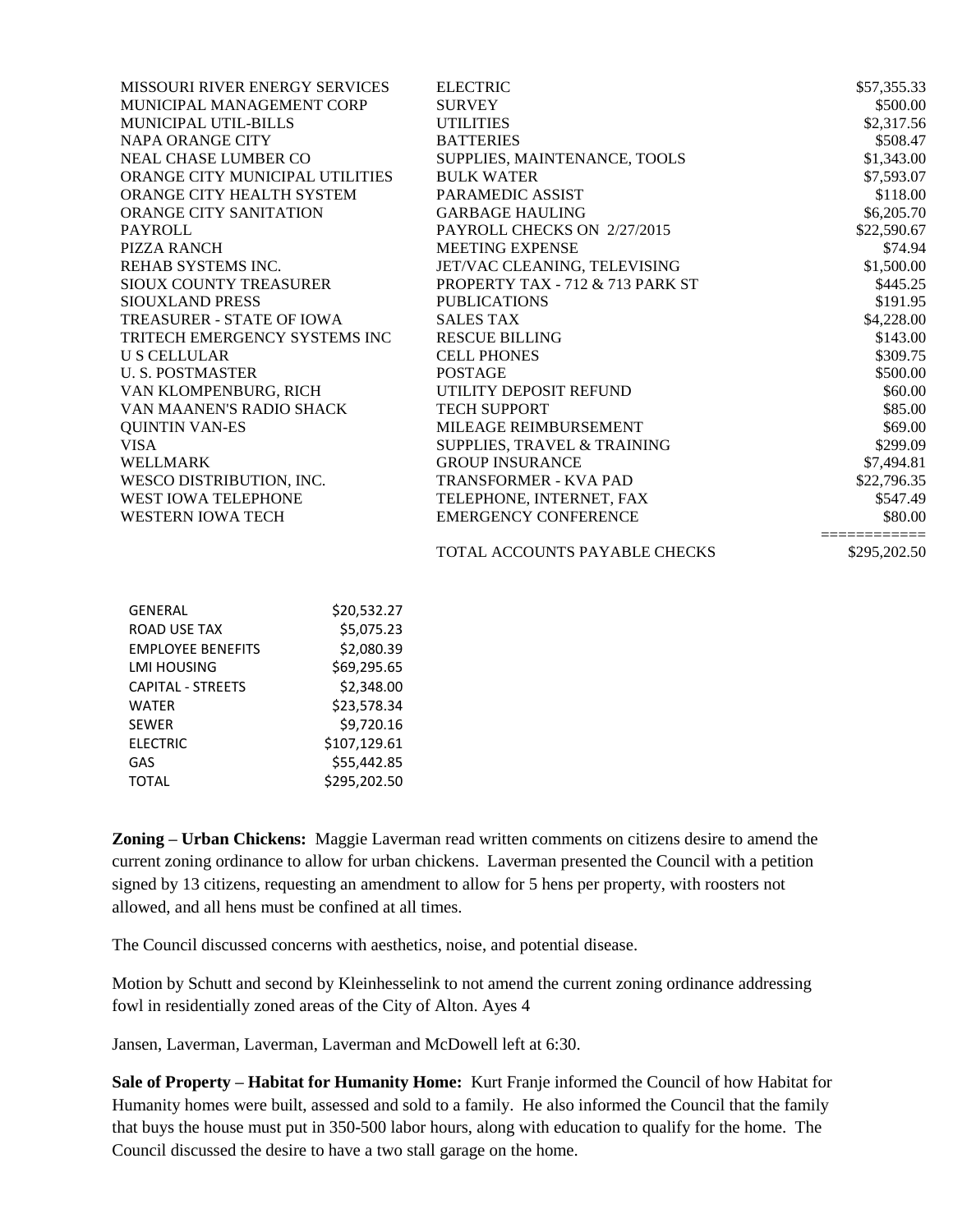Motion by Schutt and second by Bengard to approve purchasing the materials for the additional stall of the Habitat for Humanity home garage from Neal Chase for \$2,500. Ayes 4

**Sanitation Contract – Gate Fee Increase:** Oltmans has been contacted by Orange City Sanitation, requesting an increase in fees of \$.25 to cover the gate fee increase.

# **AN ORDINANCE AMENDING THE CODE OF ORDINANCES OF THE CITY OF ALTON, IOWA 2002 BY AMENDING PROVISIONS PERTAINING TO THE COLLECTION AND TRANSPORTATION OF SOLID WASTE**

Motion by Council Member Kleinhesselink that the reading just had to be the first and the Council dispense with the statutory provision that this Ordinance be fully and distinctly read on three different days as provided by section 380.3 of the Code of Iowa. Motion was duly seconded by Council Member Zenor.

On roll call vote: Ayes: Bengard, Kleinhesselink, Schutt, Zenor Nays: None Absent: Vande Griend

And the Mayor declares the motion duly carried.

Motion by Schutt that title of said bill for Ordinance be approved as set out and said bill for Ordinance 715 be adopted and placed on its final passage. Council Member Zenor seconds the foregoing motion.

On roll call vote: Ayes: Bengard, Kleinhesselink, Schutt, Zenor Nays: None Absent: Vande Griend

**2015 G.O. Bond:** Motion by Bengard and second by Kleinhesselink to approve the Bonding Attorney Engagement Agreement. Ayes 4

**RESOLUTION 15-09 "RESOLUTION RATIFYING, CONFIRMING AND APPROVING PUBLICATION OF NOTICE OF PUBLIC HEARING FOR THE ISSUANCE OF NOT TO EXCEED \$400,000 GENERAL OBLIGATION CAPITAL LOAN NOTES"** was introduced and moved for adoption by Council Member Zenor. Schutt seconded the motion to adopt.

Upon roll call vote, the following was recorded: Ayes: Bengard, Kleinhesselink, Schutt, Zenor Nays: None Absent: Vande Griend Whereupon the Mayor declared the Resolution duly adopted.

The Mayor opened the public hearing on Proposed Authorization of Loan Agreement and Issuance at 7:15 PM. No oral or written comments were received. The public hearing was closed at 7:18 P.M.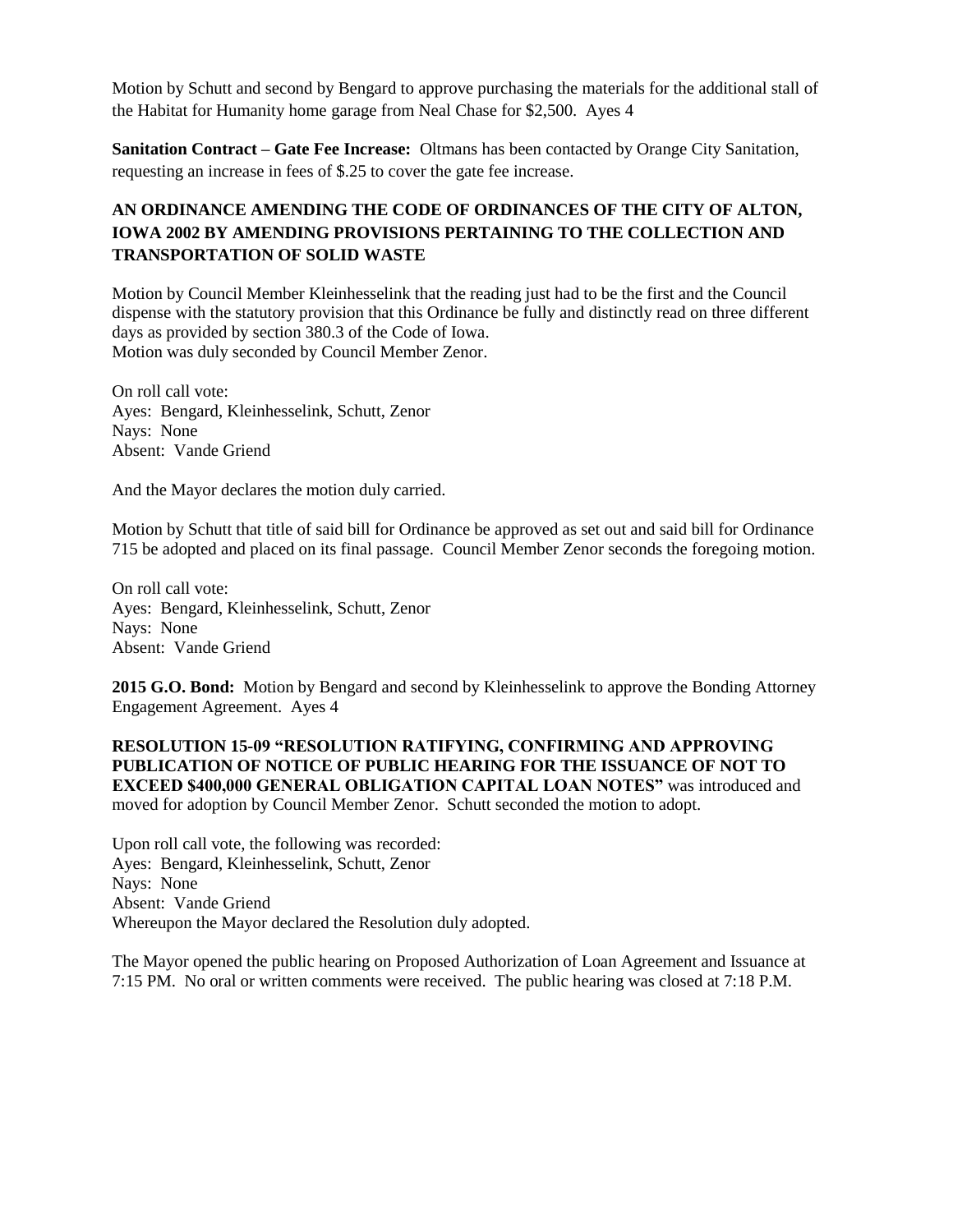### **RESOLUTION 15-10 "RESOLUTION INSTITUTING PROCEEDINGS TO TAKE ADDITIONAL ACTION FOR THE ISSUANCE OF NOT TO EXCEED \$400,000 GENERAL OBLIGATION CAPITAL LOAN NOTES"** was introduced and moved for adoption by Council

Member Kleinhesselink. Zenor seconded the motion to adopt.

Upon roll call vote, the following was recorded: Ayes: Bengard, Kleinhesselink, Schutt, Zenor Nays: None Absent: Vande Griend Whereupon the Mayor declared the Resolution duly adopted.

The Council reviewed the financing timeline.

Motion by Zenor and second by Kleinhesselink to approve Form of Term Sheet for Distribution by Piper Jaffray. Ayes 4

**Budget Public Hearing:** The Mayor opened the public hearing to approve the budget for fiscal year 2015-2016 at 7:20 P.M. No oral or written comments were received. Oltmans reviewed the proposed budget with the Council. The public hearing was closed at 7:23 P.M.

## **RESOLUTION 15-07 "A RESOLUTION OF THE CITY COUNCIL OF ALTON, IOWA, ADOPTING THE ANNUAL BUDGET FOR FISCAL YEAR ENDING JUNE 30, 2016"** was introduced and moved for adoption by Council Member Schutt. Zenor seconded the motion to adopt.

Upon roll call vote, the following was recorded: Ayes: Bengard, Kleinhesselink, Schutt, Zenor Nays: None Absent: Vande Griend Whereupon the Mayor declared the Resolution duly adopted.

## **Economic Development - Prospective Business:**

Rick and Tony Kellen from Fine Twine approached the Alton Economic Development Commission with a business proposal for the industrial park. It was the recommendation of the Alton Economic Development Commission that the City sell Lot B of the Industrial Park to Fine Twine for \$1 with a minimum assessment of \$100,000 as part of economic development.

Motion by Schutt and second by Bengard to sell Lot B of the industrial Park to Fine Twine for \$1 with a minimum assessment of \$100,000 as part of economic development. Ayes 4

**Urban Renewal District #1 -** Oltmans updated the Council on the process to amend the Urban Renewal District #1.

**Utilities – Automated Meter Reading:** Oltmans and Herda presented the Council with bid sheets from Itron and Neptune for automated meter reading equipment and installation.

Motion by Schutt and second by Zenor to approve the purchase and installation of Badger meters and Itron software for automated meter reading. Ayes 4

**Project Updates & Bidding:** Oltmans informed the Council that the 11<sup>th</sup> St. Project is out to bid. Oltmans also updated the Council on the plans to asphalt part of  $7<sup>th</sup>$  Ave and get a competitive quote for Jefferson Ave.

**Aalbers II Addition Sewer:** The Council discussed the cost to the City and potential lot purchasers to install sewer lines.